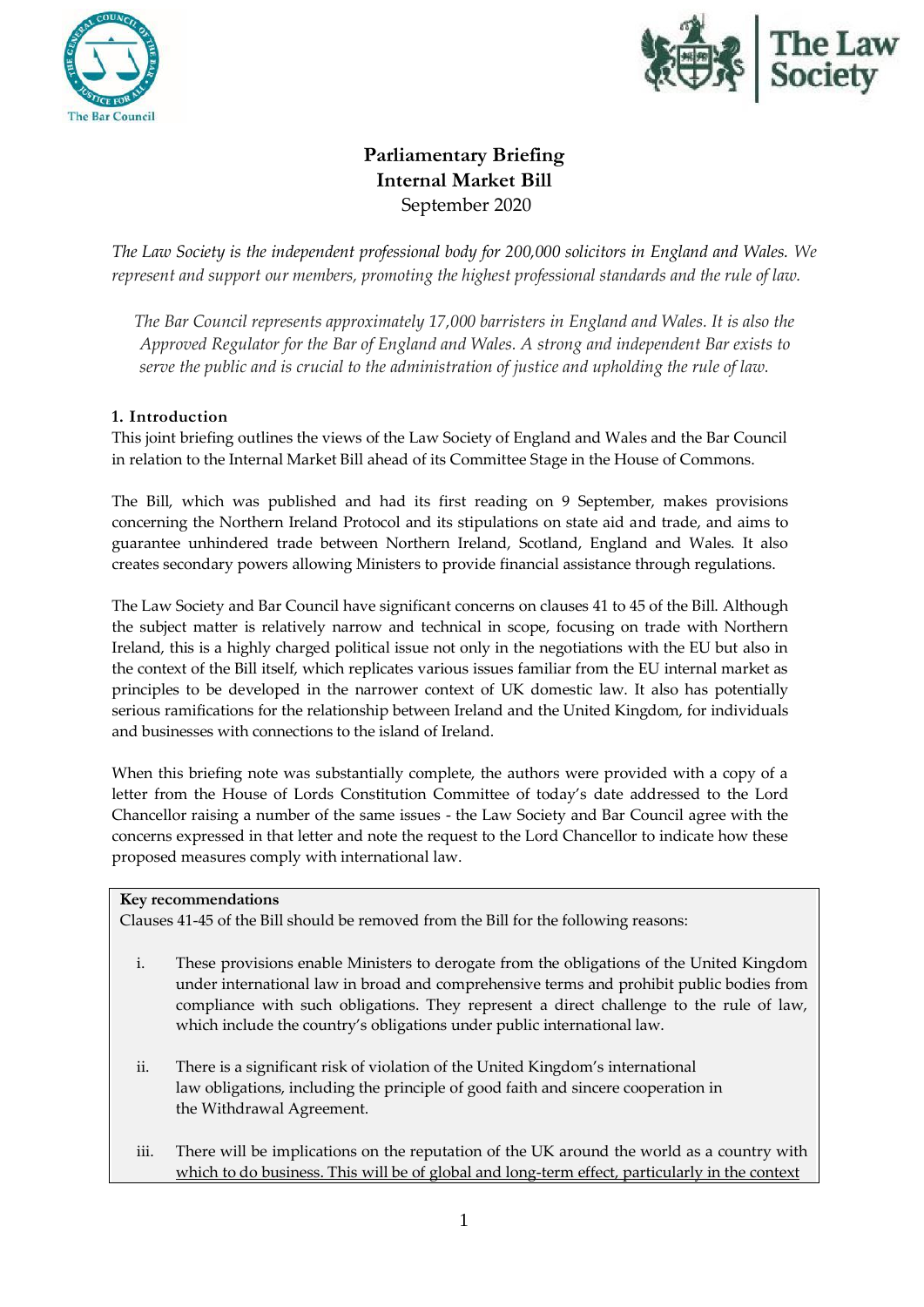



of the ongoing negotiations with the EU and with other countries. The slightest threat could damage the rule of law and the perception of the UK as a credible and predictable trade partner, as well as the UK's position as a centre for international legal practice and dispute resolution, and the global use of English law.

- iv. There will be negative consequences on the continuing cooperation with other jurisdictions in relation to civil judicial cooperation and enforcement of judgements. The Bill could be highly prejudicial to the Government's application to accede to the Lugano Convention.
- v. The provisions could raise significant conflict between the courts and executive with regard to judicial review.

We therefore urge support for amendments 1, 2 and 3, and any others to similar effect that are yet to be tabled.

# **2. Challenge to the rule of law**

Clauses 41 to 45 of the Bill represent a direct and apparently deliberate challenge to the rule of law, which must be understood, including by the United Kingdom, to include its obligations under international law.

These provisions enable Ministers to derogate from the obligations of the United Kingdom under international law in broad and comprehensive terms and prohibit public bodies from compliance with such obligations (particularly clause 44(1)).

We are unaware of a precedent for such an approach in UK legislation or administrative practice, which cuts across numerous statements of high judicial and political authority confirming the country's consistent commitment to upholding the rule of law.

Furthermore, these measures affect the legal hierarchy of sources established in the Withdrawal Agreement (in violation of article 4 and 5). If the Bill is passed as introduced, the Northern Ireland Protocol and associated caselaw would have a subordinate role dependent on ministerial interpretation.

#### **3. Potential breach of public international law**

While the UK is no longer a Member State of the EU, the transitional period has not yet expired. We are therefore concerned that the effect of the proposed legislation will be to place the UK in breach not only of the specific provisions of the Northern Irish Protocol but also of the wider principles of good faith and sincere cooperation that continue to bind the UK under the general provisions of the Withdrawal Agreement during the transitional period.

It would be very undesirable for the UK to be placed in a position where the EU could accuse it, with considerable force, of a deliberate and fundamental breach of its general obligations during the transition period, with potentially far-reaching adverse effects both on the legal interests and international reputation of the United Kingdom.

Experts have suggested that the Bill could violate the principle of good faith and sincere cooperation in the Withdrawal Agreement. This could lead to dispute settlement proceedings being commenced against the UK and, and, therefore, a risk of retaliation from the EU including the suspension of trade as set out in the Withdrawal Agreement.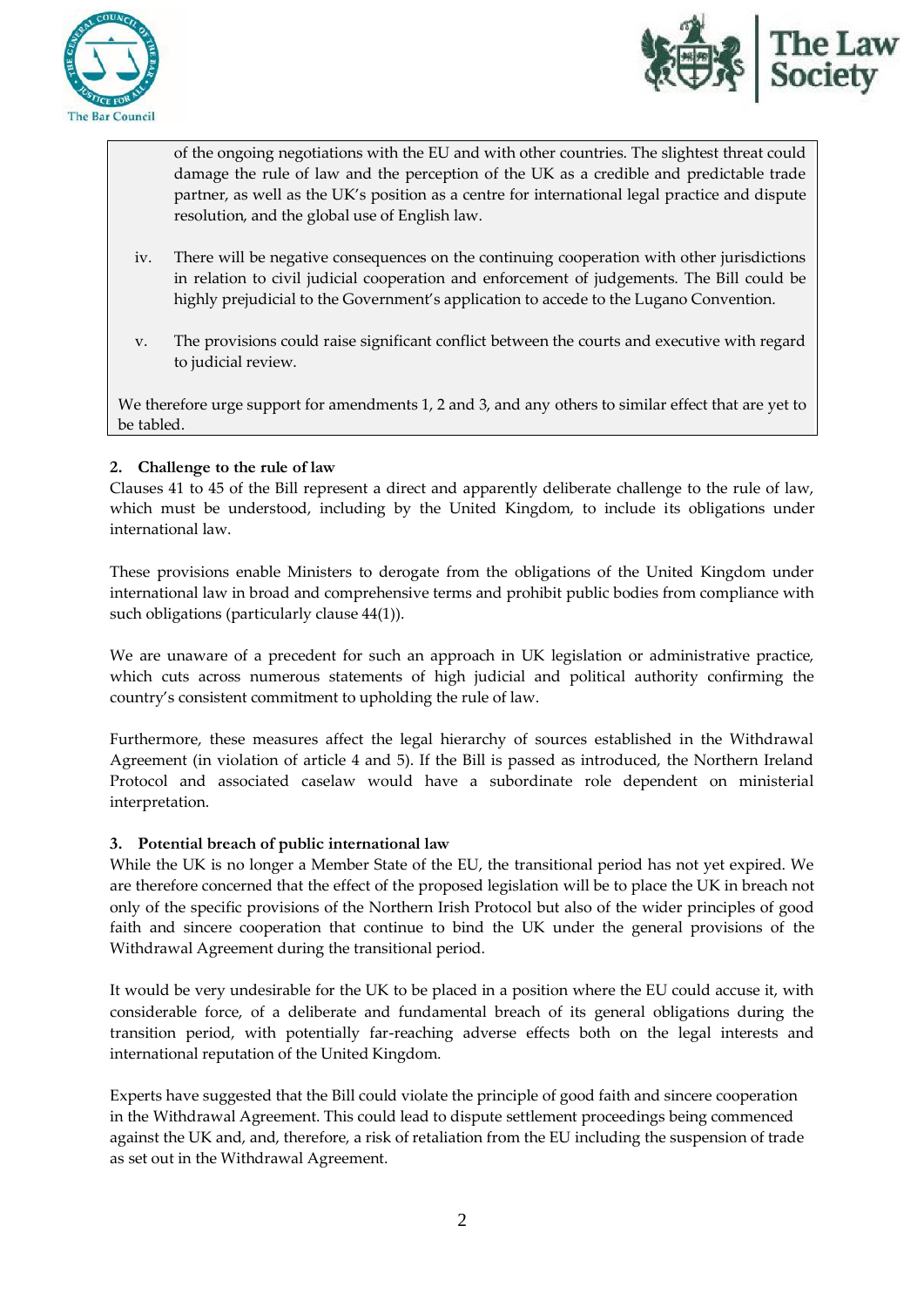



# **4. Implications on the reputation of the UK around the world**

We are concerned at the implications of this initiative for the reputation of the UK around the world, including as a centre for international legal practice and dispute resolution, particularly in the context of the ongoing negotiations with the EU and with other current or prospective trading partners.

Given the stated ambition of the Government to be a leader in global trade, including in respect of professional services, which is one of the most important UK economic sectors, it sends a negative message to cast doubt on our willingness to abide by our international commitments or to retain a discretion to depart from such commitments at the discretion of UK Ministers.

The resulting damage to the UK's reputation would likely make prospective trading partners – including key Government targets such as the US and Australia, and important growth markets for the legal sector such as India and Brazil – far more wary of entering into trade agreements with the United Kingdom.

#### **5. Implications on civil judicial cooperation**

The Government has formally requested for the UK to accede to the Lugano Convention at the end of the transition period to enable civil judicial cooperation with our closest neighbouring jurisdictions to continue on an efficient basis. This is a sensitive political issue, where the UK is seeking to persuade other Member States and signatories, and the EU itself, to approve the UK's application. Again, we are very concerned that the present initiative will severely undermine those efforts and will cause significant prejudice to the reputation of the UK.

The UK no longer being party to the Lugano Convention is not in the interests of access to justice for UK and EU businesses and citizens, who will be affected by delay and disruption to the assertion of their legal rights.

#### **6. Effect on judicial review**

Clause 45 would exclude judicial review of any regulations made under clauses 42 and 43 on grounds of incompatibility with domestic law, including human rights measures, as well as international law. This has implications for the rule of law and the principles of access to justice, which are themselves a core component of the rule of law.

It is unclear how the courts would interpret an "ouster clause" like this one: precedent suggests that only an ouster clause expressed in clearly unequivocal terms would hold up and would in any case not prevent a judicial review challenge based on an error of law.

This provision would also contravene the Withdrawal Agreement (direct effect provisions, Article 4 Withdrawal Agreement). This provision provides a right for individuals to directly rely on the Withdrawal Agreement provisions and challenge the UK or EU implementation in national courts, where they have clear, unambiguous rights under the Agreement. The individuals and businesses therefore have a right to ask for a judicial review under the Withdrawal Agreement and the UK cannot unilaterally deviate from this without breaching its obligations.

This Bill is therefore likely to cause significant conflict between the courts and executive with regard to judicial review.

Finally, even if the effect of the "ouster clause" was to prevent any domestic challenge to measures that were in breach of international commitments of the UK, there is a substantial risk that these issues will